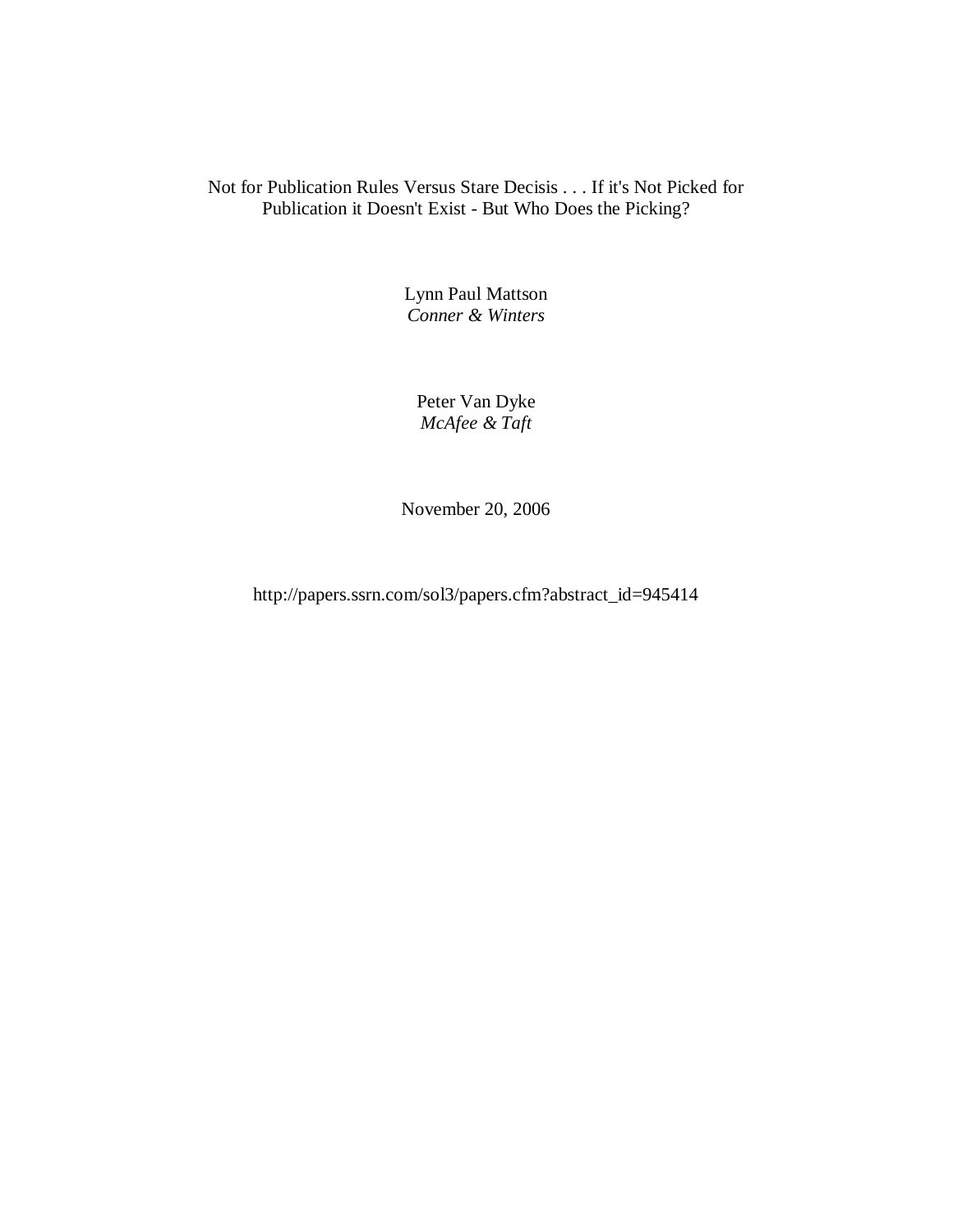## NOT FOR PUBLICATION RULES VERSUS STARE DECISIS…IF IT'S NOT PICKED FOR PUBLICATION IT DOESN'T EXIST BUT WHO DOES THE PICKING?

Go to www.NonPublication.com and you will find a fascinating and massive amount of material on the subject of so called "non-publication rules." As we all know the United States Circuit Courts of Appeal have had these rules in place for decades. Largely unknown is the fact that nearly all states have been dealing with the same issue. What is the issue? To many in the judiciary it is simply a question of volume and quality control. To others it is a question of the integrity of our system of s*tare decisis* and continued confidence in the judicial system of precedent.

To lawyers, the controversy ought to be much more significant than whether printed and signed authority can be used for arguments in briefs, why? Because the "not for publication" stamp on the decision has repeatedly resulted in decisions and awards so contradictory, unclear, and in some cases just plain arbitrary, that the task of advising clients who operate in several jurisdictions about legal risk management has become close to a guessing game. The uncertainty caused by inconsistent application of precedent essentially mandates inconsistent business practices to account for legal variations between jurisdictions. Worse, many courts routinely ignore their own nonpublication rules and actually rely on unpublished decisions from their own or other jurisdictions, ignoring the published decisions. This makes many critical business decisions legal gambles. Our system of precedent, once seemingly settled and consistent, is in jeopardy because of a growing body of private, unpublished rulings out of the same or other jurisdictions. This problem forecasts a judiciary and lawyers uncertain of precedent on critical issues.

The fact is that over eighty percent of all federal appellate decisions are not precedential law. They are soley the law of the case, or collateral estoppel because they are stamped "not for publication." So how do cases make it into the selective twenty percent of decisions that should become full blown precedent available for citation? There are variant guidelines in each jurisdiction. There was a pending federal rule to deal with nonpublished decisions, but the reality is that judges appear to pick and choose largely as they please which cases become "law" and which do not. As of this writing, only about twenty percent of the decisions in the twelve federal circuits become precedent and nobody knows exactly how they are picked.

As noted, there was an attempt at drafting federal rule for all circuits regarding unpublished cases because of a groundswell of complaints from lawyers, judges and the public about decisional inconsistencies, poorly written decisions, and sometimes just plain wrong recitations of both fact and law in the unpublished decisions that conflicted with published cases. Finally, there is a growing public awareness that our third branch of government may be sacrificing quality for the sake of supposed efficiency. It should also be recognized that the many supporters of governmental "transparency" abhor any hint of private and unwatchable public official actions, which in turn affect the public - a criticism nonpublication rules cannot avoid. It is also vital to note that the state courts are well into this same issue, with roughly half allowing limited or no citation of unpublished opinions. *See*, Meliisa M. Serfass and Jessie L. Cranford, *Federal and State Court Rules Governing Publication and Citation of Opinions*, 3 J.App.Prac.&Process 251 (2001); Stephen R. Barnett, *No–Citation Rules Under Siege: A*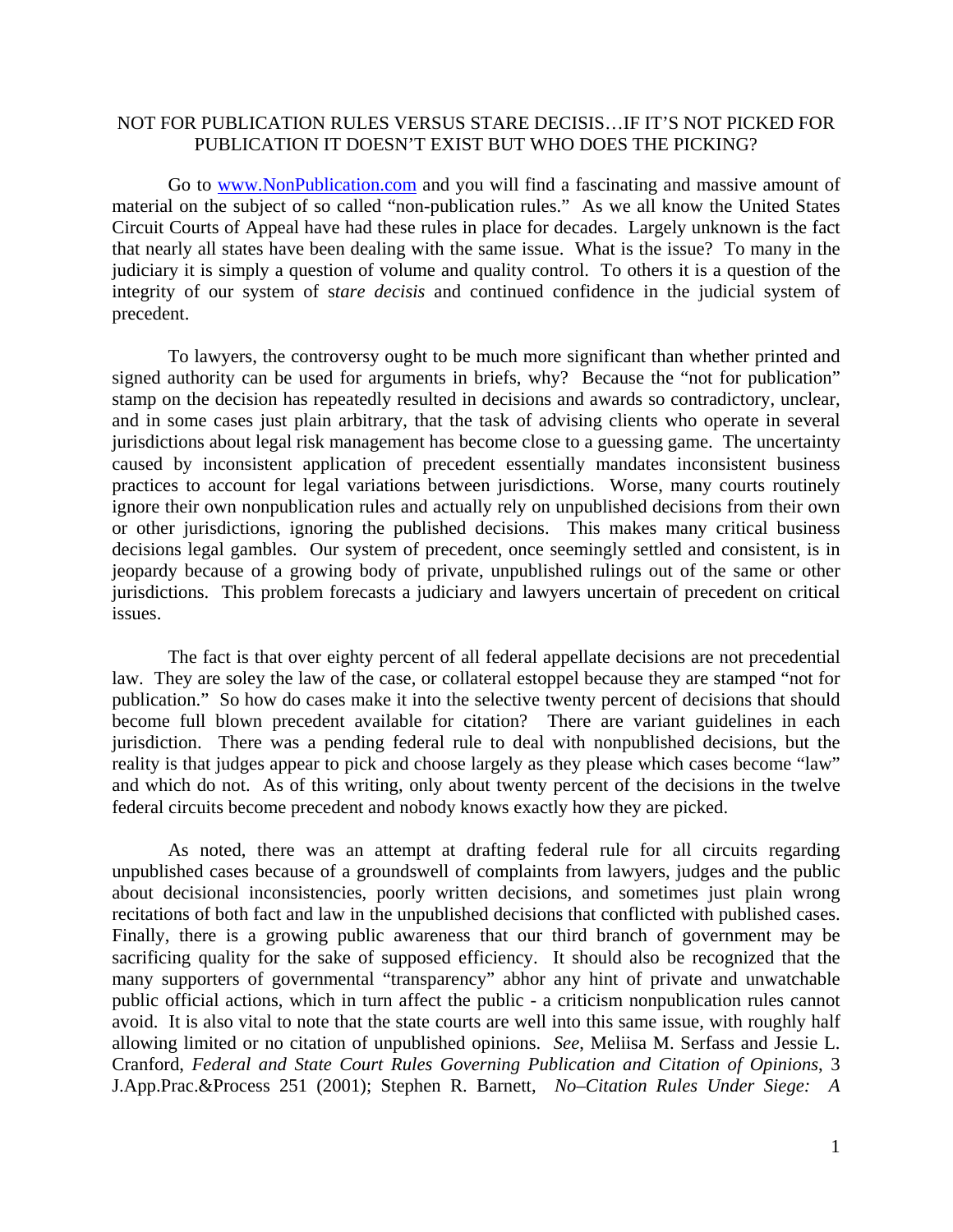*Battlefield Report and Analysis*, 5 J. App. Prac. & Process 473 (2003). As noted by Judge Holloway of our Tenth Circuit:

> [A]ll ruling of [the] court are precedents, like it or not, and [the court] cannot consign any of them to oblivion by merely banning their citation…No matter how insignificant a prior ruling might appear to us, any litigant who can point to [it] and demonstrate that he is entitled to prevail under it should do so as a matter of essential justice and fundamental fairness.<sup>1</sup>

## THE RULES AND THEIR IMPACT

In the period 1997 through 2003, approximately 80% of the written, decided and signed opinions of the federal circuits were " unpublished".2 In some circuits this number has reached nearly 95%.<sup>3</sup> According to most circuit court rules, "unpublished" usually means that these decisions, although in some cases well written and fully reasoned three judge panel orders, are not to be viewed as precedent. In other circuits such decisions are not supposed to be referenced at all in briefs or arguments. These rules were never meant to be a vehicle to conceal orders, because all awards must now be made available. And, as we shall discuss, many circuits make their citation in briefs acceptable if the decision's reasoning is on point or adds to pertinent arguments. However, this is a standard so loose that it is hard to avoid seeing unpublished cases in most appellate briefs used in principal arguments. In fact, an amended Federal Rule of Appellate Procedure would have allowed the routine citation of these cases, but would they have been precedent? According to the proposed rule itself, and its principal author, Judge Joseph Alito of the third circuits; the answer is a blunt "No." The issue of their value or use in any case will be solely within the courts' discretion, as will any future rule.

In a well written and timely article, Professor Emeritus Stephen Barnett of the University of California at Berkeley catalogues and discusses the state of these rules in the federal circuits, as well as the state civil and criminal appellate courts. Stephen R. Barnett, *No-Citation Rules Under Seige: A Battlefield Report and Analysis*, 5 J.App.Prac.&Process 473, (2003). Professor Barnett discusses the rules of each federal circuit, and most states, pointing out various inconsistent applications and conditions that are likely to produce more, not less uncertainty. Here in Oklahoma, for example, Professor Barnett points out that the Supreme Court of Oklahoma Rule 1.200(b)(5)-(8) specifically forbids the use of unpublished decisions; however, the State's Court of Criminal Appeals *allows* citation of unpublished decisions in certain circumstances. Rule 3,5(c)(3), *Rules of the Oklahoma Court of Criminal Appeals*, Title 22, Ch. 18, App. (2003). On the other hand, Texas allows citation of unpublished civil cases, but not criminal decisions—just the opposite of Oklahoma.

In short, this is a national problem with serious local consequences for criminal and civil cases. These rules can hardly be viewed as mere quirks of judicial administration that lawyers must simply learn to tolerate. The impact of these rule variances now creates problems ranging from the truly mundane to critical issues of monumental value to clients in both civil and criminal matters. It seems that what began as an effort to simplify an overburdened process has itself become a new and dangerous judicial discretion that unnecessarily adds to the uncertainty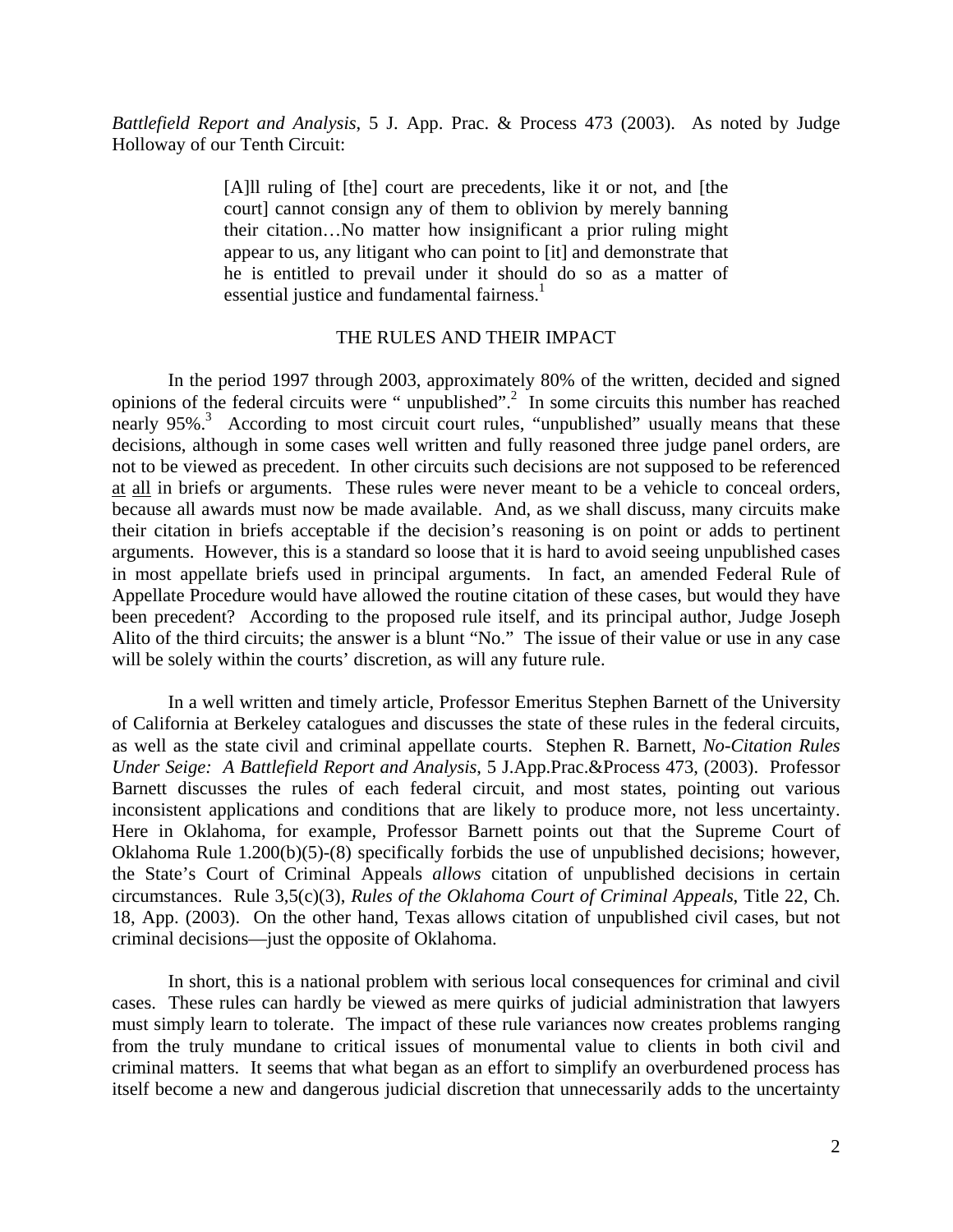of predictably living within the law. These rules take the judiciary further and further from its role as the interpreter of the interstitial spaces between unclear statutes and the interpreters of common law rules of *stare decisis* into a new forum that uses unknown and purely discretionary rules that look arbitrary because the stamp "not for publication," is used in total privacy and by no apparent standard.

## THE (MAYBE) PROPOSED FEDERAL RULE

One obvious measure of the scope of the problem is found in the testimony and comments leading up to the as yet unadopted change to the Federal Rules Of Appellate Procedure (hereafter FRAP). Proposed Rule 32.1 would have addressed the citation of unpublished decisions. It forbade any administrative rules against their citation so long as all litigants have access to the cases. Unfortunately, the proposed rule says absolutely nothing about actually requiring these decisions to be used as precedent, at least as most lawyers currently understand that term.<sup>4</sup> Judge Alito at the third circuit headed the committee considering the rules and it is unclear why the rule was not adopted in 2005, though it will go into effect prospectively for decisions issued after January 1, 2007.

What does all of this mean to the average lawyer and litigant? Borrowing from the observation of William T. Hangley who spoke on behalf of the American College of Trial Lawyers to the Advisory Committee,<sup>5</sup> it means that courts have adopted administrative rules that divide appellate decisions into "A" piles, and "B" piles. The former are to be given the weight of precedent in the jurisdiction from whence they issue, whereas the latter are either to be ignored or given weight solely for their "reasoning." Not a very meaningful change. However, rule change or not, the real question of who makes the decision to throw cases in pile "A" or pile "B," as well as the exact methodology used for such a classification, or worst of all whether the decision involved any sort of deliberation over the categorization, remains murky. The comments made to the Committee, written and otherwise, are conspicuously devoid of significant discussion of how decisions are chosen or not. As of this date, these unpublished cases will be used or not, purely by judicial fiat. It doesn't take a formal statistical analysis to safely conclude that serious mistakes and contradictions between and within courts and jurisdictions will continue and be harmful to the judicial process.

For example, Hangley refers to an extensive comment authored by the American College of Trial Lawyers which discusses the impact of "hidden opinions" and the publication and nonpublication rules issued by the courts. William T. Hangley, *Opinions Hidden, Citations Forbidden: Report and Recommendations of the American College of Trial Lawyers on the Publication and Citation of Nonbinding Federal Circuit Court Opinions*, 208 F.R.D. 645 (2002). The College has uniformly condemned the variant and inconsistent practices by the courts, asked for uniformity, and sought the ability to cite these decisions, urging that everything turned out by the courts should be published.

It is thus surprising that Hangley endorsed the proposed federal rule change before the Committee at all. It really does nothing but force the courts to accept citation of these unpublished decisions so long as everyone has a copy. It is a quarter measure. The courts are totally free to give them weight or flatly ignore them as useless paper. Worse, who really knows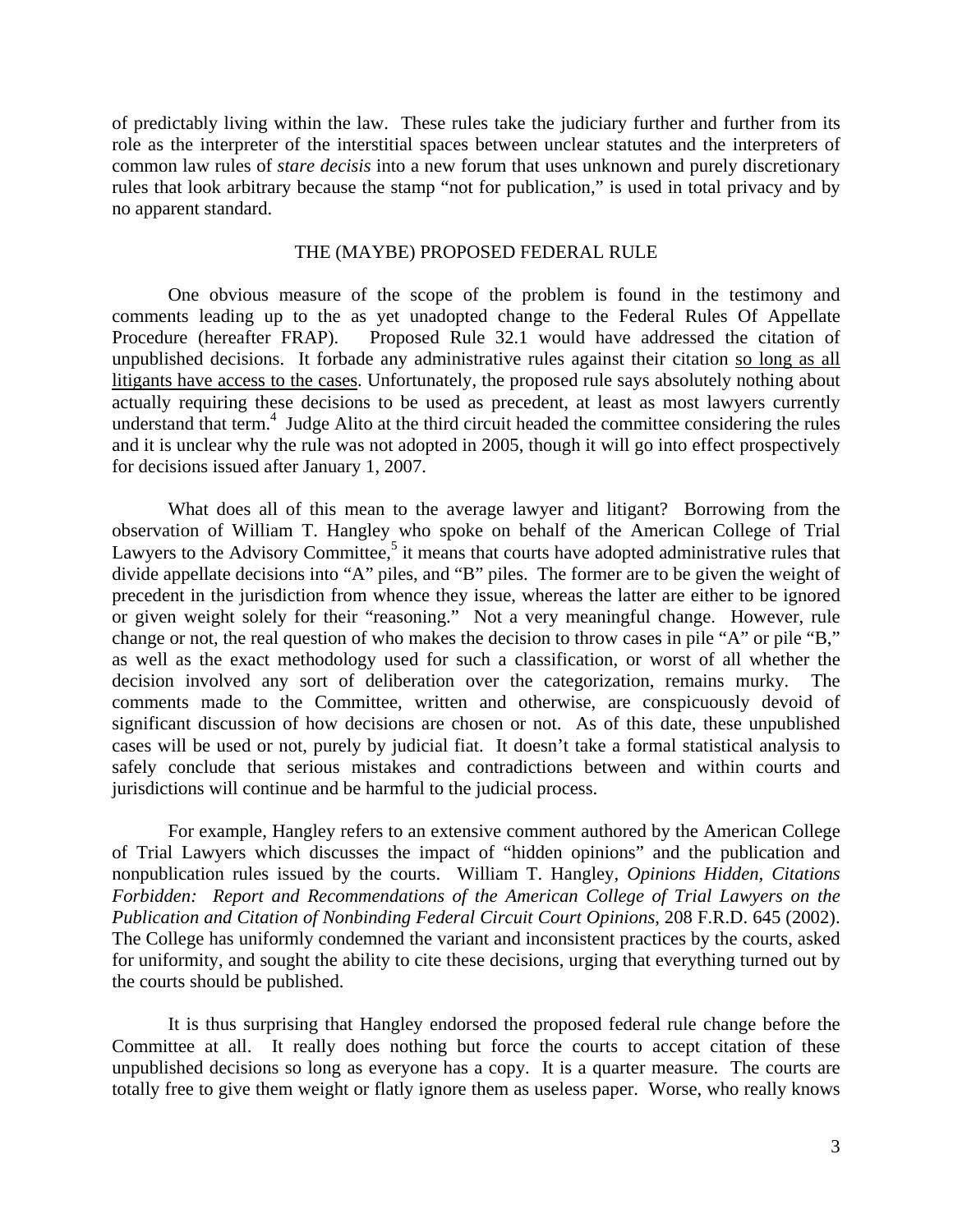how the published cases are chosen from circuit to circuit? Judge Alito of the Third Circuit issued and delivered the Committee report for the Advisory Committee rewriting the appellate rules. (*See* Memorandum from Judge Samuel A. Alito, Jr., Chair, Advisory Committee on Appellate Rules, to Judge David F. Levi, Chair, Standing Committee on Rules of Practice and Procedure, (*Report of Advisory Committee on Appellate Rules*, (May 14, 2004)). In both his prior testimony and in his written endorsement of the proposed "comments" to follow the new federal rule, Alito essentially concurred with the notion that the practices regarding publication *vel non* had caused problems. However, he took the position that this was a judicial matter to be resolved solely by the judiciary. He noted that because of the passage of the E-Government Act of 2002, Pub.L.No. 107-347, §205(A)(5), 116 Stat. 2899, 2913, which requires the printing and availability of all such opinions anyway, coupled with the fact that the United States Supreme Court itself not infrequently reviews conflicting "unpublished opinions" and renders decisions on their content, he felt it unnecessary to go beyond the proposed federal rule change.<sup>6</sup> Judge Alito asserted that the increased level of judicial and public scrutiny already demonstrated by various Supreme Court decisions and the new E-Government publication requirements assure that the sky will not fall on s*tare desisis*. Unfortunately, Judge Alito's comments ignore the obvious wheat and chaff are being separated *apriori* by an unknown and largely untrusted judicial administrative process that acts outside of any public scrutiny and under no clear rule whatsoever. It is apparent that the courts have yet to appreciate the level of public concern and mistrust felt by the public when the courts met without transparency.

For one thing, administrative non publication rules are supposed to be "workload" related. This claim, however, makes no sense given that detailed unpublished decisions are often written anyway in most circuits on the vast majority of cases. Further, whoever must go through the opinions and segregate the "good" decisions from the supposed bad or nonuseful cases, must spend more than a little time at it. Since lawyers read nearly all these unpublished decisions anyway, searching for useful rationale, and the exact same computers catalogue the subject matter of all the decisions—published and unpublished—it seems specious to argue that administrative time is really saved.

If the judiciary wants to save time, why not rely on the already massive judicial discretion to write short succinct orders? These orders simply recite the appellate courts' deference to a legitimate holding of the lower courts' application of the law to the facts seeing no visible error, or else short reversals, based on critical points. Why write long, detailed, and often flatly wrong opinions that simply cause confusion? The appellate courts already have massive discretion and can use that discretion to leave appeals well, but quickly scrutinized. The courts may rely on facts or more narrow interpretations than usual in this way and the credibility of the system itself never comes into question. In contrast, twenty pages of unclear writing with a dissent that is stamped "not for publication," does not add any helpful precedent. In short, non-publication rules, even if rewritten and clarified again and again, will jeopardize judicial credibility by throwing in a wild card - that card being 80% of the federal decisions are only the "law of the case." Such rules produce decisions with all the earmarks of a judicial "Star Chamber" whether true or not. Appearances matter, and those appearances are more vital than ever for our judiciary.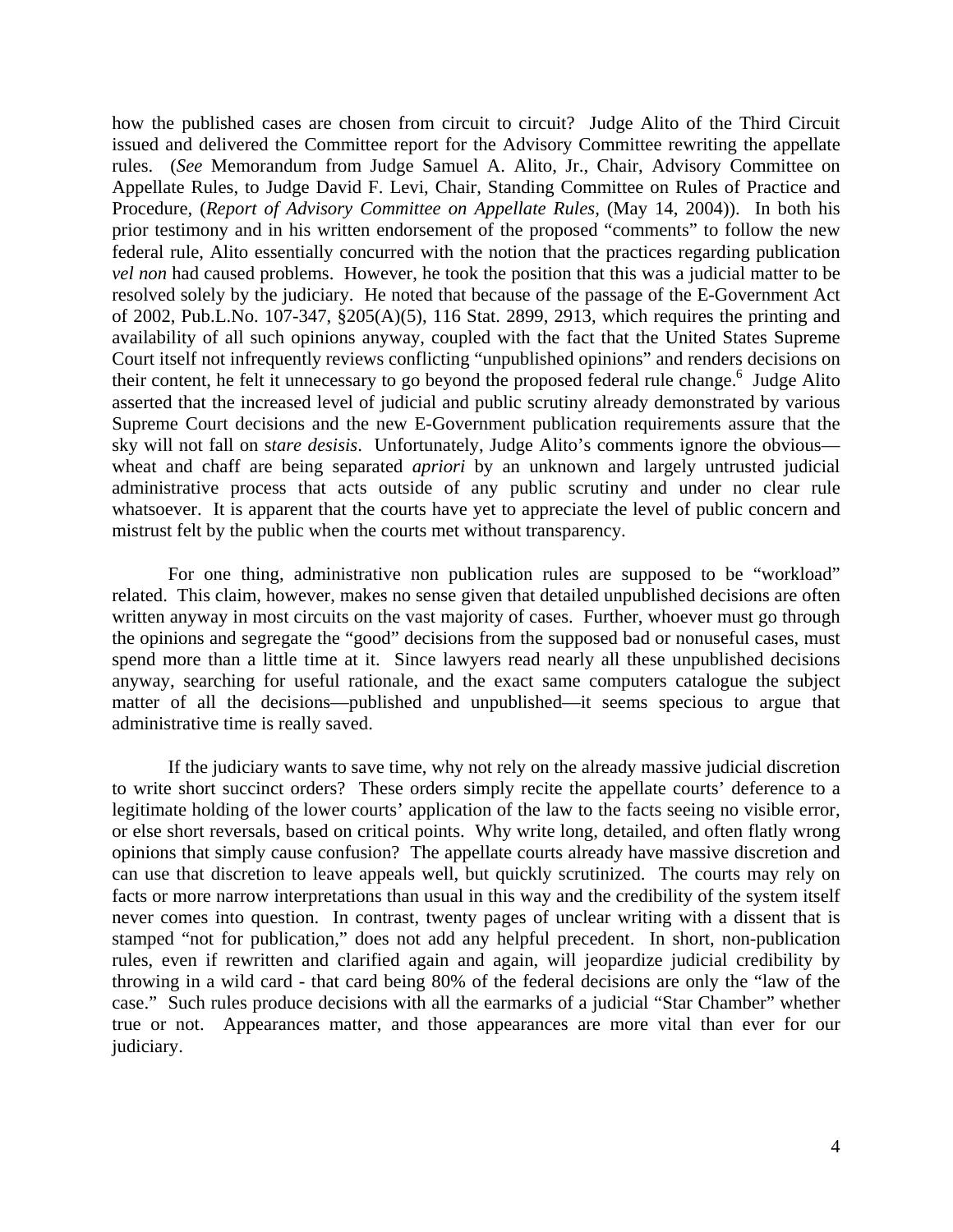## THE STATE RULES

California actually allows for "depublication" of precedential cases, though these rules are being challenged.<sup>7</sup> This article cannot hope to list all the variations in state rules, but, in fact, we need not as that task has already been well done. *See* Melissa M. Serfass and Jesse L. Cranford, *Federal and State Court Rules Governing Publication and Citation of Opinions,* 3.J.App.Prac.& Process 251 (2001). Interestingly since the Serfass/Cranford article was published, six or more of the nearly thirty eight states that prohibited citation of nonpublished decisions have changed their minds and rewritten their rules clarifying their use. Barnett has studied the early findings as well as the testimony of various witnesses before the Judicial Conference's Standing Committee on Rules of Practice and Procedure. In his article he charts the differences that demonstrate the states moving away from non-publication.<sup>8</sup> Barnett concludes that the sky will not fall if these cases are published, and refers to the examples of the more populous states that do allow citation. His point is simple, but the consequences of ignoring the public's view of how the judiciary works is not. It must be observed that in state courts, the judiciary is most often elected and there is clearly more judicial concern about the opinion of the people. In contrast, the federal system is by lifetime appointment at the demand of our founding fathers.

## IS THIS A REAL PROBLEM OR JUST INTERESTING JOURNAL MATERIAL?

Lawyers are used to rules, so what's the problem with a few more rules about the type of citations allowed to be used as precedent? Probably not much for some lawyers, conceded Hengley in his remarks about the proposed Fed.R.App.P. 32.1. But for litigants and lawyers who believe that the playing field and the rules should be identical for everyone, even the occasional example of inconsistent decisions becomes a serious failure by the third branch of our government. In light of the fact that our system is based totally on public confidence, even a few examples of failure have impact far beyond unfairness to the litigants.

The Committee For The Rule of Law, the organization which sponsors www.NonPublication.com, notes that the problem of nonpublication currently permeates our system in both state and federal appellate courts, and urges that using these rules has rendered some appellate courts assembly lines that function without control. The Committee outlines the inherent inconsistencies and errors brought about by the unworkable effort to separate wheat from chaff by administrative methods uncontrolled by the rule of law, and suggests that an unfettered system of *stare decisis* itself will best preserve the integrity of the judicial system. The website provides example after example of just plain bad decision-making, and slavishly inconsistent adherence to procedural rules that guarantee inconsistent substantive results probably raising significant questions of constitutionality.

### HOW THESE RULES AFFECT *STARE DECISIS*

It is beyond the scope of this note to examine *stare decisis* in detail, and there are excellent sources that explain how the American system defines and uses the doctrine in practice.<sup>9</sup> Thus, only a brief summary is in order. The Constitution is the source of all American judicial power. It creates the federal system of superior and inferior courts, and despite an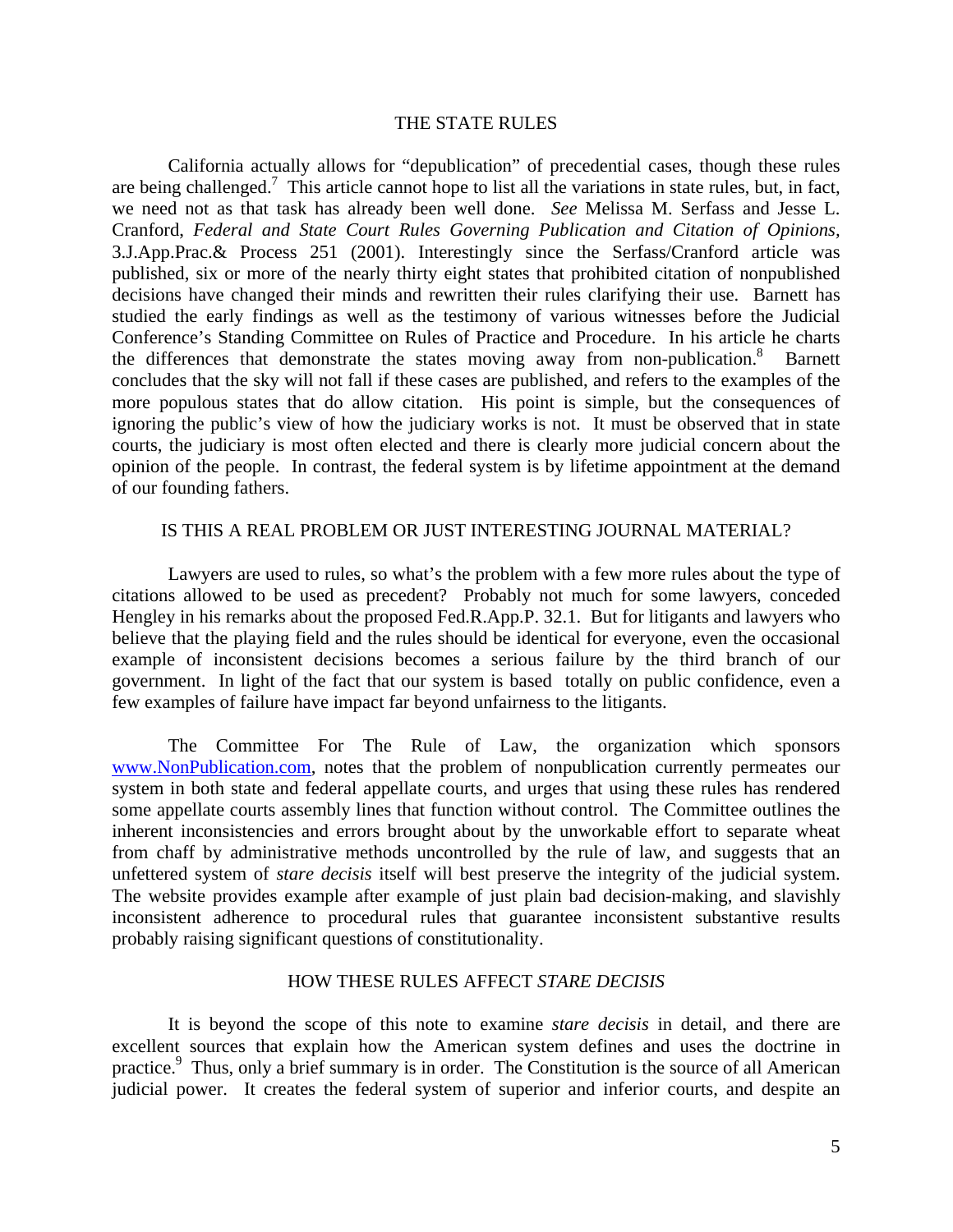ongoing theoretical question about the extent to which Congress can pass laws regulating the courts, it is simply assumed that the early American system borrowed heavily from the English system of common law in order to flesh out a legal system which was largely familiar to the new nation. Indeed, except for treason trials, the Constitution says nothing whatsoever about evidence (treason's two witness rule being the exception). Absolutely nothing is said about precedent. In theory the whole notion of *stare decisis,* and the obligation to follow precedent, could conflict with one interpretation of the way our system was structured. However, it is clear that even absent specific constitutional or statutory language referring the use of precedent, it is routine. Why? Because courts think *stare decisis* it is a fair and good idea. Thus, whether viewed as a metaphor for legislation, or more appropriately as sensible judicial reasoning that has become policy, the doctrine has been around in one form or another nearly seven hundred years. *See*, *Helvering v. Hallock*, 309 U.S. 106, 119 (1940) ("[S]tare decisis is a principle of policy and not a mechanical formula of adherence to the latest decision, however recent and questionable, when such adherence involves collision with a prior doctrine more embracing in its scope, intrinsically sounder, and verified by experience."); *see also James B. Beam Distilling Co. v. Georgia,* 501 U.S. 529, 549 (1991) (Scalia, J., concurring).

At this point, it is necessary to note that there are essentially two kinds of stare decisis - vertical and horizontal. Vertical refers to the rule that courts must follow the precedent of courts above them in the appellate hierarchy, while horizontal refers to the notion that a court must follow its own precedents. The problem is that nonpublication rules not only set different jurisdictions against one another, but also result in the collision of decisions within the same jurisdiction. Worse, in the case of California's "depublication" rules, controlling authority can be and is withdrawn from the published body of precedent with no apparent rationale. The fact is that in the federal system, and in the copycat state systems, lawyers and litigants can no longer rely on the notion that jurisdictions are at the least bound by their own or superior court precedent with any confidence. In 18, *Moore's Federal Practice*, §134.02[i][c] (Mathew Bender 3d ed.) it is noted that in every jurisdiction a published decision of an appellate court carries with it the force of *stare decisis*. Indeed, a number of circuits have ruled in decisions that *en banc* courts will not overrule a three judge panel precedent simply because the court was wrong, but will necessarily be bound by published panel precedent. It must be asked, why can a "nonpublished" stamp wipe out a seasoned three judge panel decision? *See*, *e.g.*, *Critical Mass Energy Project v. Nuclear Regulatory Commn.*, 975 F.2d 871, 875-76( D.C. Cir 1992) (*en banc*). The point is a rule of interpretive law that has become known and relied upon over and over again should not be, but can be changed by thoughtful reconsideration of its rationale in the light of changing times or by higher courts of the jurisdiction. However, the use of that power to change precedent should be consistent with developed principles. To add to the mix, it is already well established that federal circuits are not bound by the precedents of other circuits. *See*, *e.g., Bonner v City of Prichard,* 661 F.2d 1206, 1209 (11th Cir. 1981). Nevertheless, it is customary in briefs to argue the law of other circuits in support or opposition to the argument being presented or opposed. What real purpose then is served by artificially carving out huge chunks of decisions and placing a lable on them that supposedly forbids their use as precedent?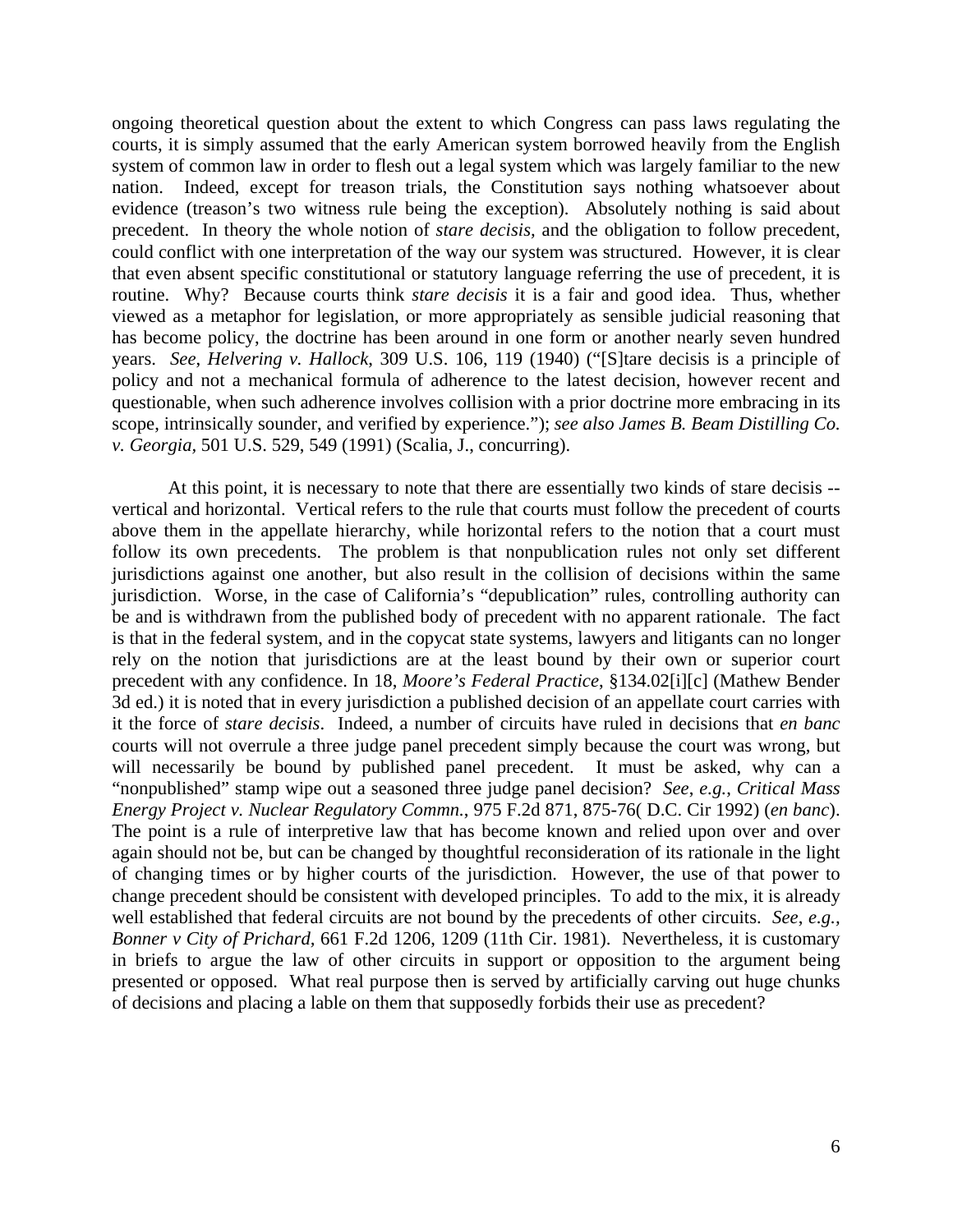## GENESIS OF THE NON PUBLICATION RULES

Apparently, in 1964 an "advisory council" of court administrators observed that the liberalization of the federal rules along with the projected increases in appellate volume would work to create an exponential rise in the number of appeals cases to an already overburdened system. Professor David Dunn of Cornell University chronicles all of this nicely in his article titled *Unreported Decisions in the United States Courts of Appeals*, 63 Cornell L.Rev. 128 (1978). Professor Dunn wrote that the administrative group known as "ACAP" set forth four principles for the circuits to adopt rules where the courts could cull out the frivolous from the serious, and thus decisions would only be "published" if they dealt with: (1) new law; (2) issues of public interest; (3) critical reexaminations or explanations of extant law; or (4) resolutions of conflicting areas in the law.

Professor Dunn watched as the circuit representatives went home and promptly created different sets of rules molded to each circuit. By 1977, Dunn had seen enough. In his article he wrote that these administrative rules jeopardized the seven hundred year old notion of *stare decisis*.

> To allow judicial sleight-of-hand to create a body of law exempt from the doctrine would assault a rudimentary underpinning of our legal system. *Stare Decisis* is fundamental to our scheme of ordered liberty.

*Id.* at 144.

Clearly no fan of these "non-publication" rules, Professor Dunn suggested that if the appellate courts were that overworked, budgets could be adjusted or the courts could simply write limited opinions, or even no opinions at all. Dunn believed that the risk of inconsistency was too great and that public confidence in the courts would erode if these rules went unchecked and proliferated.

## THE COURTS EXAMINE NON PUBLICATION.

In *Commissioner of Internal Revenue v. Lundy,* 516 U.S. 235 (1996), the Supreme Court resolved a conflict between unpublished decisions of the Fifth, Ninth and Tenth Circuits. The first major circuit court to examine the issue head on was the Eighth. There, the well respected (now deceased) Judge Richard Arnold wrote in *Anastasoff v. United States,* 223 F.3d 898 (8th Cir 2000) (often referred to as *Anastasoff 1*) that the IRS could not rely on published versus nonpublished decisions in an enforcement proceeding. He further wrote that Article III of the Constitution had likely also been violated, because Article III federal judges do not have the power to ignore other Article III judges and their decisions. The IRS, being a fan of the published versus unpublished decision method, promptly withdrew its appeal and gave up on the action declaring it moot, thus nullifying Judge Arnolds' opinion. *See Anastasoff v. United States*, 235 F3d 1054 ( $8^{th}$  Cir. 2000) vacating 223 F.3d 898 ( $8^{th}$  Cir. 2000). Nevertheless, Judge Arnold's opinion set off a firestorm of legal articles both agreeing and disagreeing with his rationale.<sup>10</sup> The Supreme Court issued an opinion entitled *Honda Motor Co., Ltd. v Oberg*, 512 U.S. 415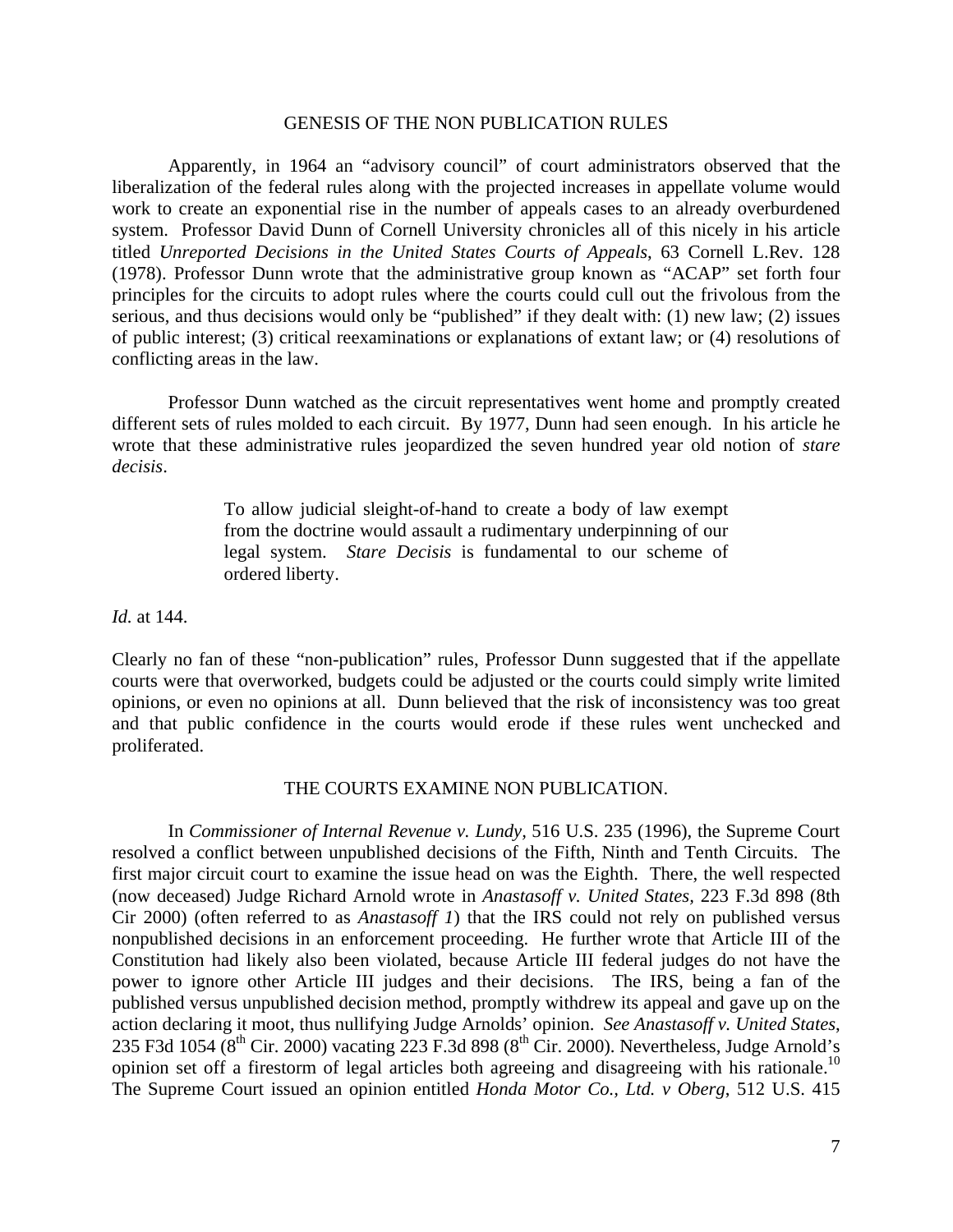(1994), where it decided that an Oregon law refusing appellate review of punitive damage awards denied due process. Some commentators viewed this decision as instructive and predictive of the outcome should the Court be presented with the argument that these nonpublication rules denied due process to litigants because they represent precedential decisions of Article III constitutional courts.

Not all courts have agreed with Judge Arnold. The Ninth Circuit, in *Hart v Massanari* 266 F.3d 1155 (9th Cir. 2001), strongly disputed Judge Arnold's arguments in an extensive opinion written by Judge Alex Kozinski, a strong advocate of non-publication rules. Judge Kozinski urged that Judge Arnold had either reached the wrong decision in *Anastasoff* 1 or the right decision but for the wrong reasons. In a rare interview on Nov. 3, 2003, Judge Arnold was interviewed in a now defunct Eighth Circuit appellate computer blog (http://legalaffairs.org/howappealing/20q/). In that unusual interview, he unabashedly acknowledged that he was an advocate of full publication and that he had read Judge Kozinski's rejection of his *Anastasoff* 1 opinion thoroughly. He did not agree that Judge Kozinski was appropriately viewing the concept of precedent accused in current times. Judge Arnold plainly stated that the concept of refusing to send cases to certain legal publishers which renders *a priori* those decisions to be without precedential value is incomprehensible. At the conclusion of his interview, Judge Arnold was asked if there were any good arguments for limiting the precedential value of unpublished cases. He replied

> [t]here isn't any good argument. It's my opinion that judges who believe that unpublished decisions should be without precedential value are driven to that conclusion by the sheer volume of work. I don't know how the battle will be resolved. but ultimately I hope and believe that the idea of non-precedential opinions of any kind will be consigned to the dust bin. (Arnold, J. interview  $11/3/03$ )<sup>11</sup>

#### **CONCLUSION**

Given computerized word processing, scanning methods, and the reality that these "unpublished" decisions are carefully read and dissected anyway, one word comes to mind why? The appellate caseload, though crushing, has not seen the exponential increases initially predicted generations ago. The continuing examples of three judge panels in their own circuits slavishly adhering to "precedent," when those same judges have written opinion after opinion reaching the opposite view in "unpublished" cases over the same issues (*Se*e, Testimony of William T Hengley before the Standing Subcommittee) does nothing but undermine the public confidence in the judicial system, which is currently one of the few public branches of government that evokes some favorable public opinion.

 $\overline{a}$ 

<sup>1</sup> Re: Rules of U.S. Court of Appeals for Tenth Circuit. Adopted Nov. 18, 1986, 955 F.2d 36, 38 (10<sup>th</sup> Cir. 1992).

 $2$  Administrative Offices of the United States Courts (statistical table S-3).

<sup>3</sup> *See*, www.uscourts.gov 4

<sup>&</sup>lt;sup>4</sup> Alitos' testimony at the spring standing committee on Appellate rules and practices...April 13-14, 2004 Wash D.C.

The Rule did not appear in the 2005 edition of the FRAP but will go into effect as of January 1, 2007 prospectively. <sup>5</sup> Hangley comments.